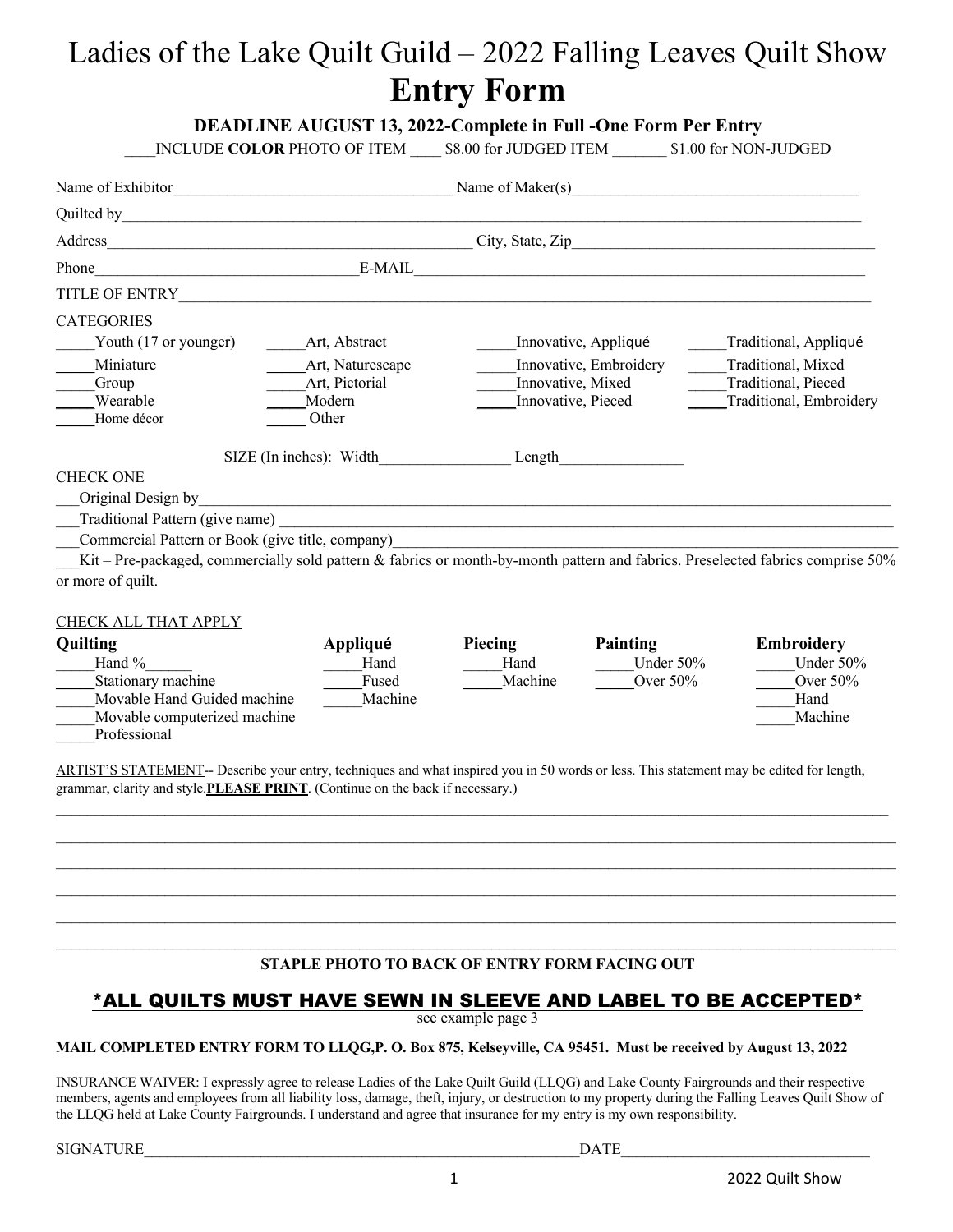# **RULES AND PROCEDURES FALLING LEAVES QUILT SHOW OCTOBER 1&2, 2022**

#### 1. One item per entry form. **DEADLINE FOR ENTRY FORM IS AUGUST 13, 2022.**

2. All *judged* quilts must have three (3) layers.

3. Entries must never have been previously exhibited in a Falling Leaves Quilt Show.

4. Quilts must have a minimum 3 inch sleeve stitched to the top back – **pinned on sleeves will not be allowed.**

5. All entries must be clean and free of debris and odor.

6. Entries must include the paper label basted to the back lower right corner – see label example on next page.

7. Purchased quilts, Tied quilts, and Antique quilts will be accepted forNON-JUDGED2exhibit only.

8. Enter as many items as you wish; entry committee will make final decision as to how many will be shown based on how much space is available.

9. Please honor your commitment to get your items to the show on time. If you need to pull your item, let us know no later than September 22, 2022, so that we can make a substitution from the waiting list.

10. JUDGED entries must include \$8.00 per item. NON-JUDGED items must include \$1.00 per item. Make checks payable to LLQG. All fees are NON-REFUNDABLE.

11. First, Second and Third place ribbons may be awarded in each category. Best of Show, Best of Category, Judge's Choice and Honorable Mention ribbons will be at the judge's discretion.

12. Judge's comments will be passed on to the entrant. Judging will be conducted anonymously. Judges reserve the right to move an entry to a more appropriate category.

13. VIEWERS CHOICE – as voted by the show attendees, will be awarded \$50.00.

14. Kit – Pre-packaged, commercially sold pattern & fabrics or month-by-month pattern and fabrics. Preselected fabrics comprise 50% or more of quilt. (Not eligible for Best of Show or Judges Choice ribbons.)

**MAIL IN ENTRY ITEMS** – must be received by September 28, 2022. Mail to: LLQG, Box 875, Kelseyville, CA 95451. Include a self-addressed return mailing label and provide USPS return postage in the box with your item. Call the Quilt Show Chairman with any questions.

#### **ENTRY DROP-OFF INSTRUCTIONS**

Deliver ALL entries on Thursday, September 29, 2022, to Fritch Hall, Lake County Fairgrounds, 401 Martin St., Lakeport, CA.

#### **JUDGED ITEMS – must arrive between 8:00am and 9:30am.**

**NON-JUDGED ONLY ITEMS – must arrive between 8:00am and 9:30am**.

#### **NO ITEMS WILL BE ACCEPTED AFTER THE CUT-OFF TIME.**

You will be given a receipt for each entry item; please verify accuracy. **MUST HAVE EACH RECEIPT TO PICK UP EACH ENTRY. NO ENTRY WILL BE RELEASED WITHOUT A RECEIPT.**

**FOLDING INSTRUCTIONS** – fold quilt wrong side out so that label is prominent.

#### **ALL QUILTS MUST HAVE A MINIMUM 3", SEWN IN SLEEVE & LABEL TO BE ACCEPTED.**

#### **PICK UP INSTRUCTIONS**

Sunday, October 2, 2022, at Fritch Hall from 5:30pm until 6:30pm. **MUST HAVE RECEIPTS**. NO ENTRY WILL BE RELEASED WITHOUT A RECEIPT.

## **Quilt Show Chairperson Betty Fessler 707-771-0641** bjbfessler@aim.com

## **www.llqg.org**